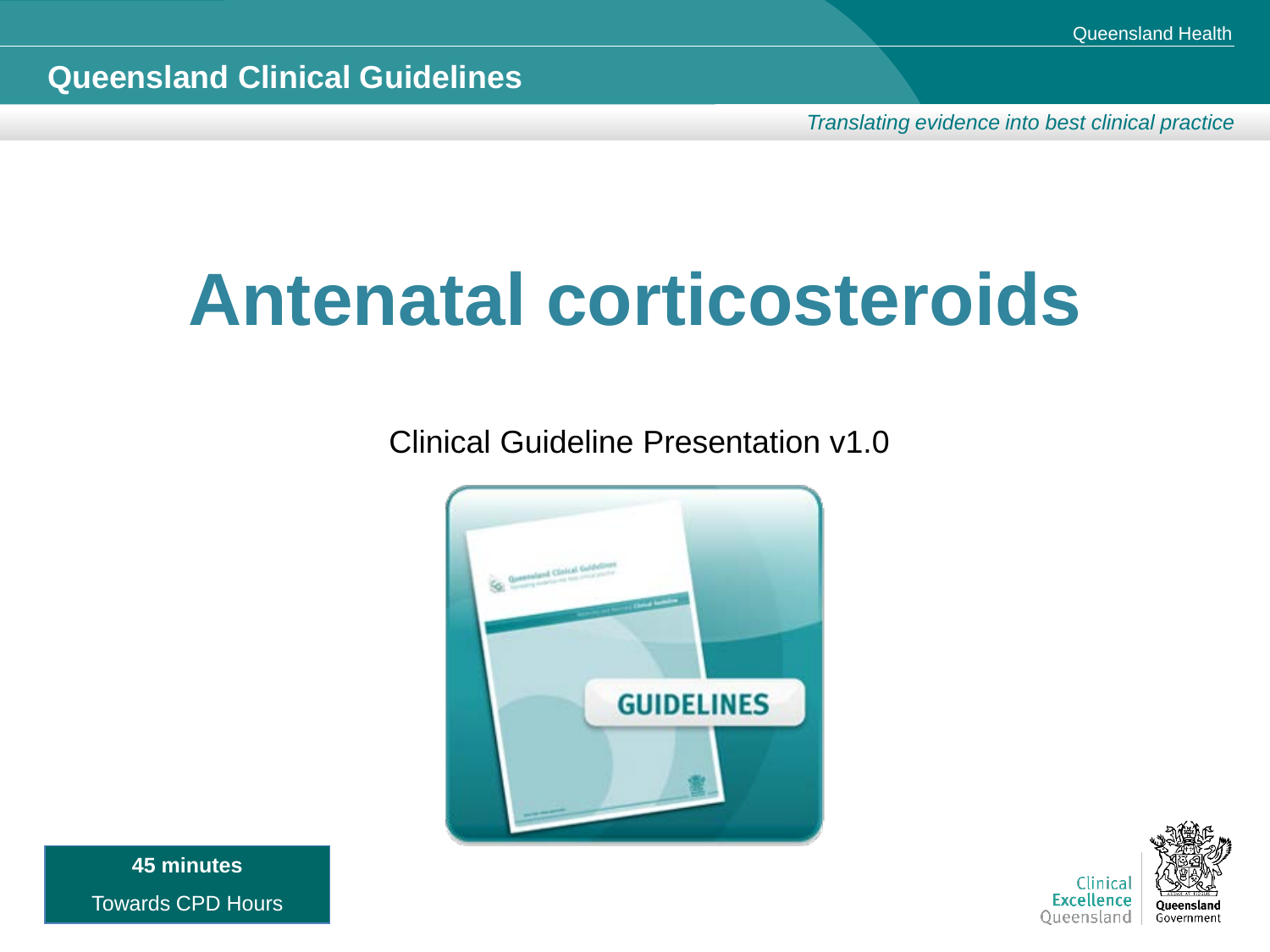#### **References:**

Queensland Clinical Guideline: *Antenatal corticosteroids* is the primary reference for this package.

#### **Recommended citation:**

Queensland Clinical Guidelines. Antenatal corticosteroids clinical guideline education presentation MN21.64-V1-R26. Queensland Health. 2021.

#### **Disclaimer:**

This presentation is an implementation tool and should be used in conjunction with the published guideline. This information does not supersede or replace the guideline. Consult the guideline for further information and references.

#### **Feedback and contact details:**

**M:** GPO Box 48 Brisbane QLD 4001 | **E:** [guidelines@health.qld.gov.au](mailto:guidelines@health.qld.gov.au) | **URL:** [www.health.qld.gov.au/qcg](http://www.health.qld.gov.au/qcg)

#### **Funding:**

Queensland Clinical Guidelines is supported by the Queensland Health, Healthcare Improvement Unit.

#### **Copyright:**

© State of Queensland (Queensland Health) 2021



This work is licensed under a Creative Commons Attribution-NonCommercial-NoDerivatives V4.0 International licence. In essence, you are free to copy and communicate the work in its current form for non-commercial purposes, as long as you attribute Queensland Clinical Guidelines, Queensland Health and abide by the licence terms. You may not alter or adapt the work in any way. To view a copy of this licence, visit <https://creativecommons.org/licenses/by-nc-nd/4.0/deed.en>

For further information, contact Queensland Clinical Guidelines, RBWH Post Office, Herston Qld 4029, email [Guidelines@health.qld.gov.au](mailto:Guidelines@health.qld.gov.au) For permissions beyond the scope of this licence, contact: Intellectual Property Officer, Queensland Health, GPO Box 48, Brisbane Qld 4001, email [ip\\_officer@health.qld.gov.au](mailto:ip_officer@health.qld.gov.au) phone (07) 3234 1479.

Images are property of State of Queensland (Queensland Health) unless otherwise cited.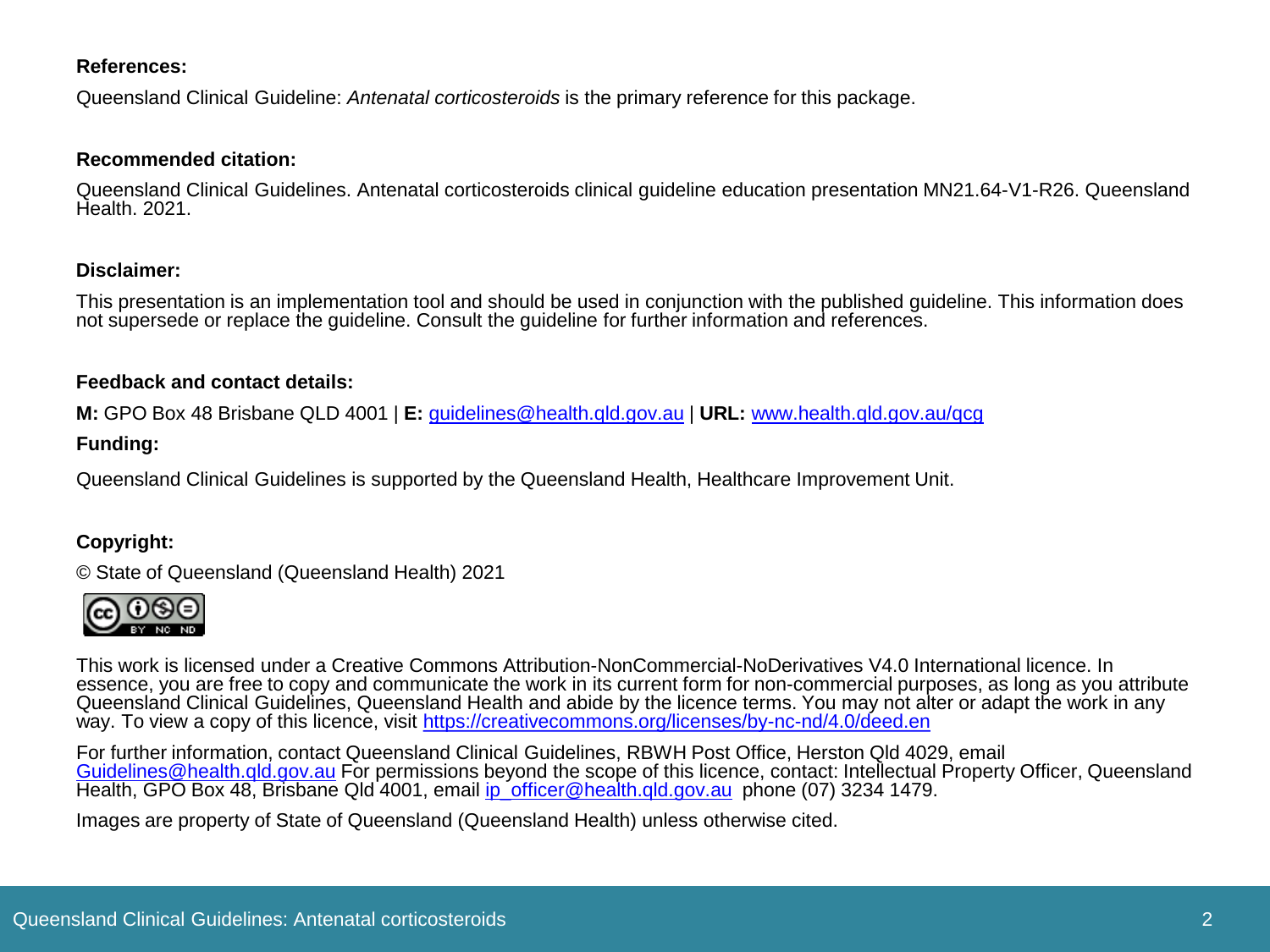





- Identify women who may benefit from administration of antenatal corticosteroids (ACS)
- Identify at which gestational ages ACS are indicated
- Identify treatment options (single course vs repeat course)
- Identify the risks and benefits of ACS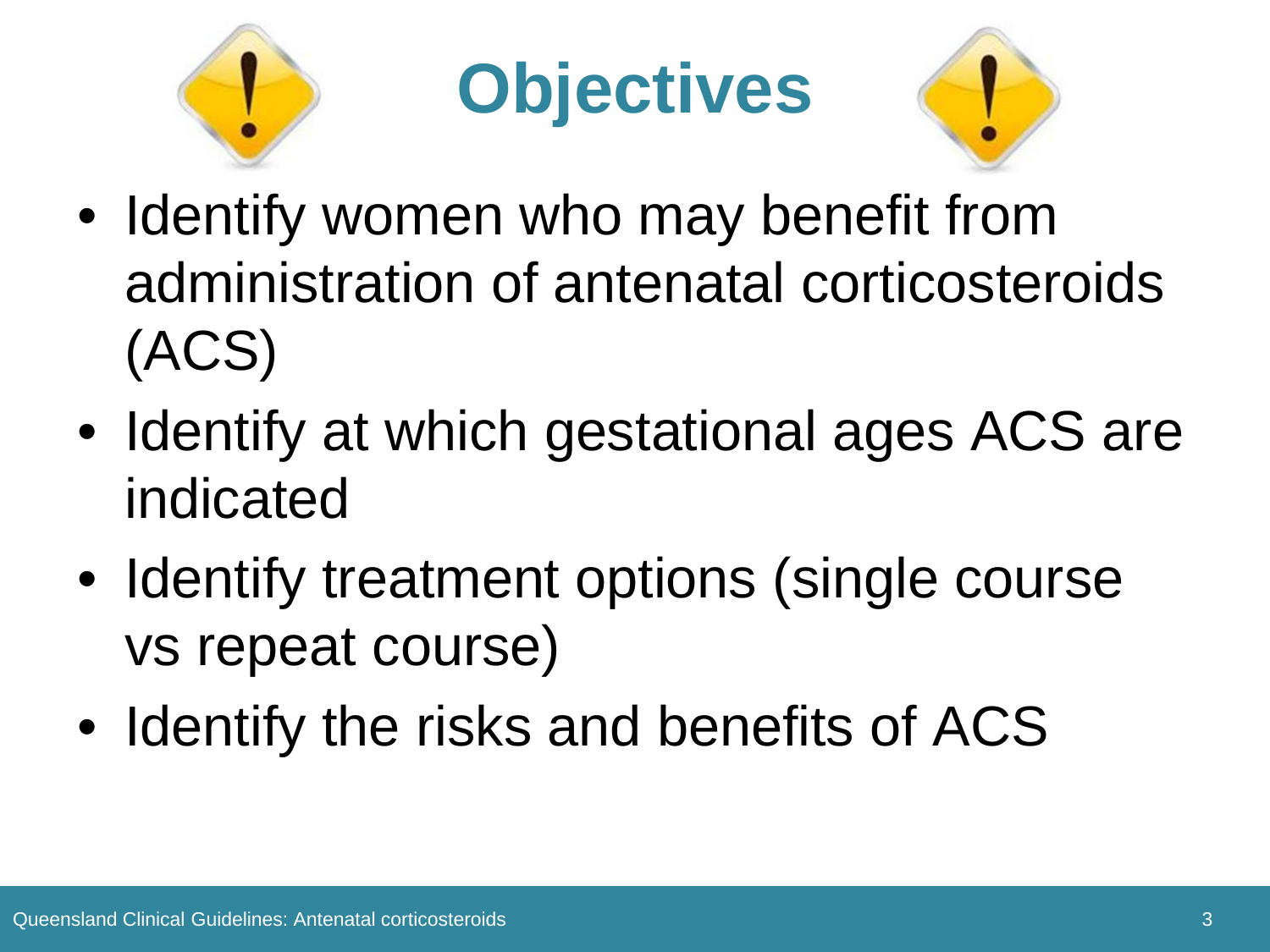# **Clinical significance**

- ACS before preterm birth (PTB) is one of the most important antenatal interventions to improve outcomes for the preterm newborn baby
- ACS effectively reduces the need for respiratory support at birth
- In Queensland in 2017, PTB occurred in 9.4% of all pregnancies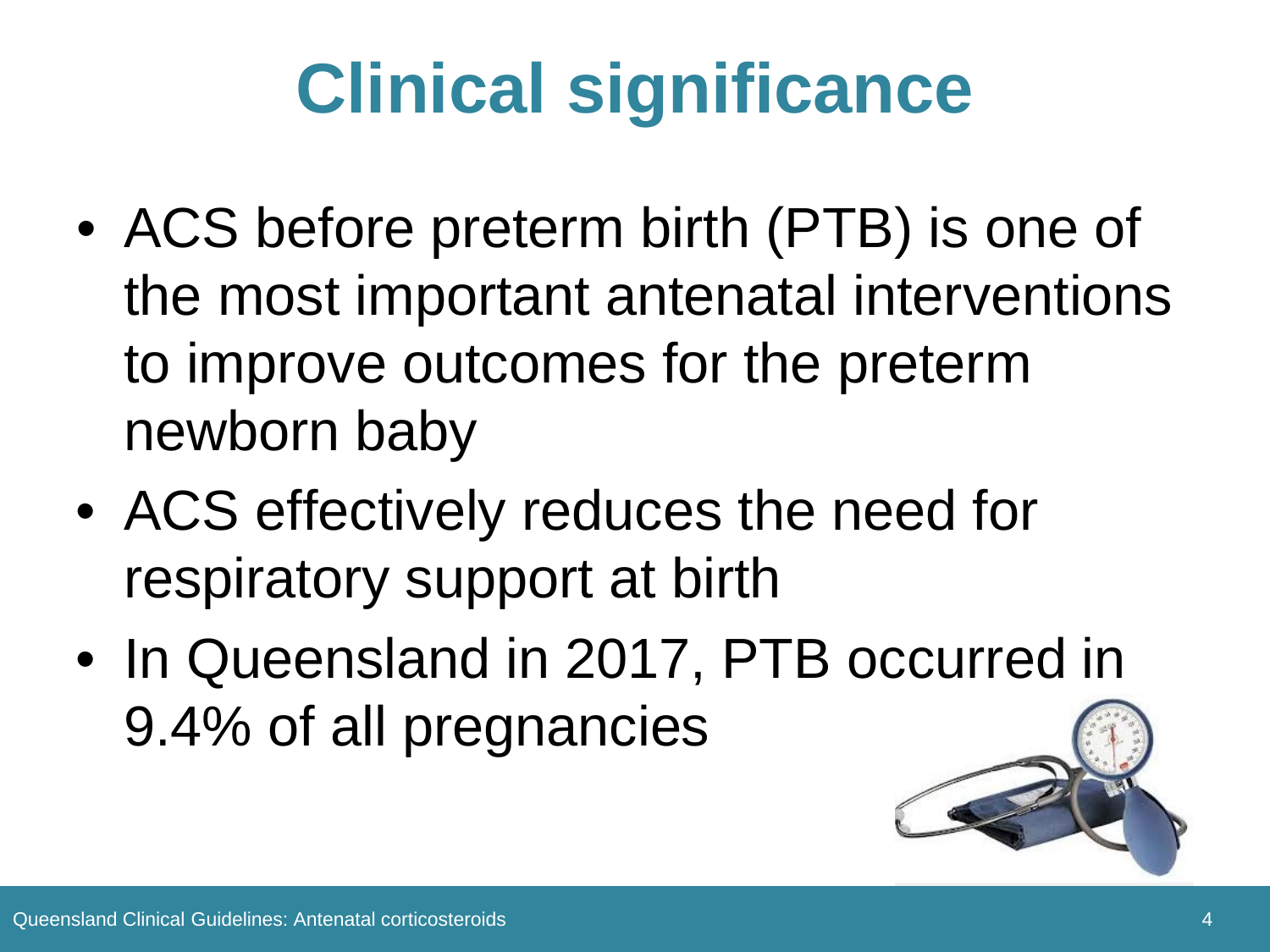

## **Mode of action**

- ACS prescribed for fetal lung maturation pass readily across the placenta
- Mechanisms underlying the benefits of ACS include:
	- Maturation of the developing fetal lungs and increased surfactant production
	- Improving pulmonary blood flow and adaptation at birth
	- Increased fluid clearance from the alveolar lumen to the interstitium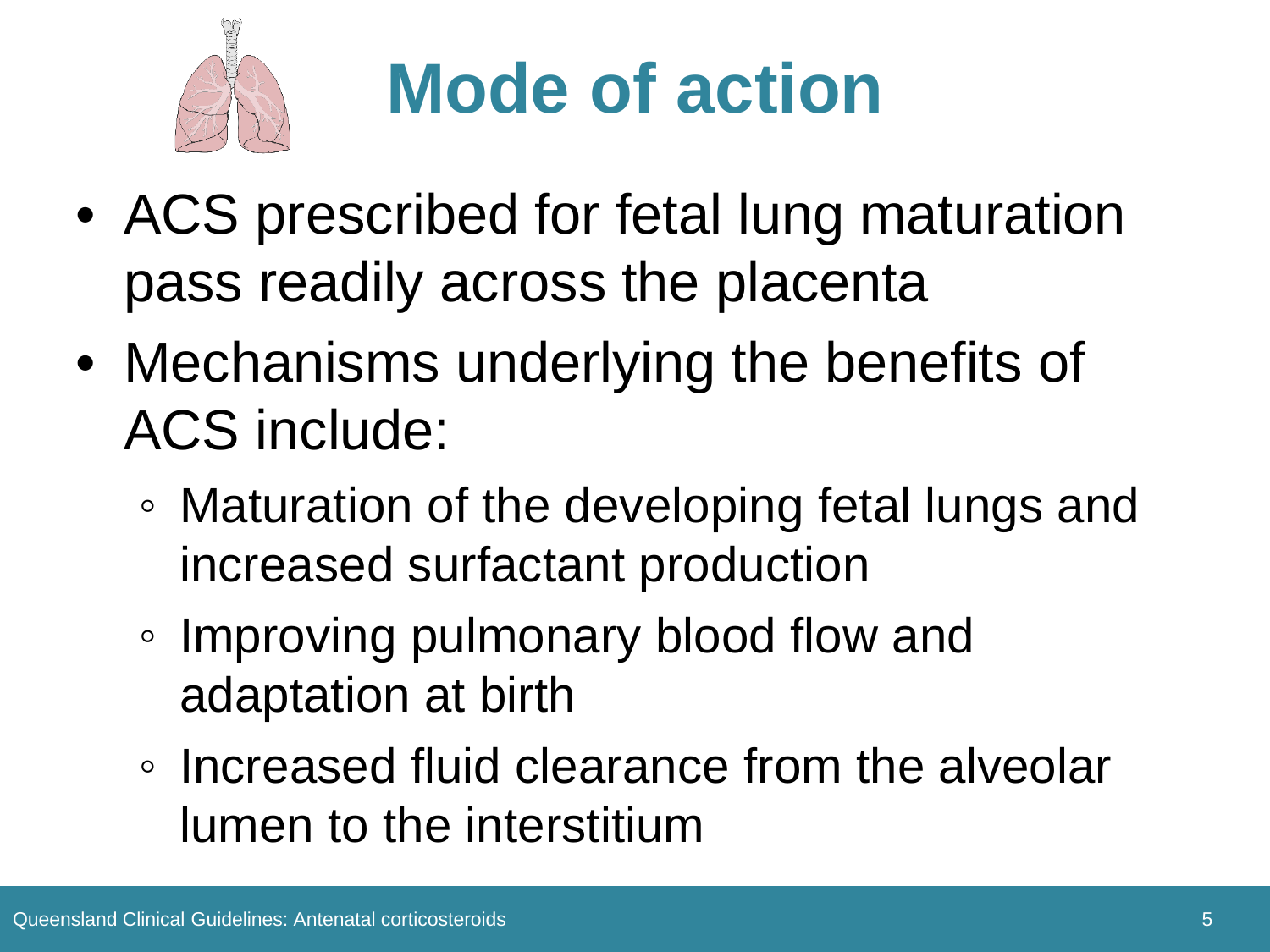### **Considerations Less than 21+6 weeks**

- Limited clinical evidence to support a recommendation
- Consider individual circumstances

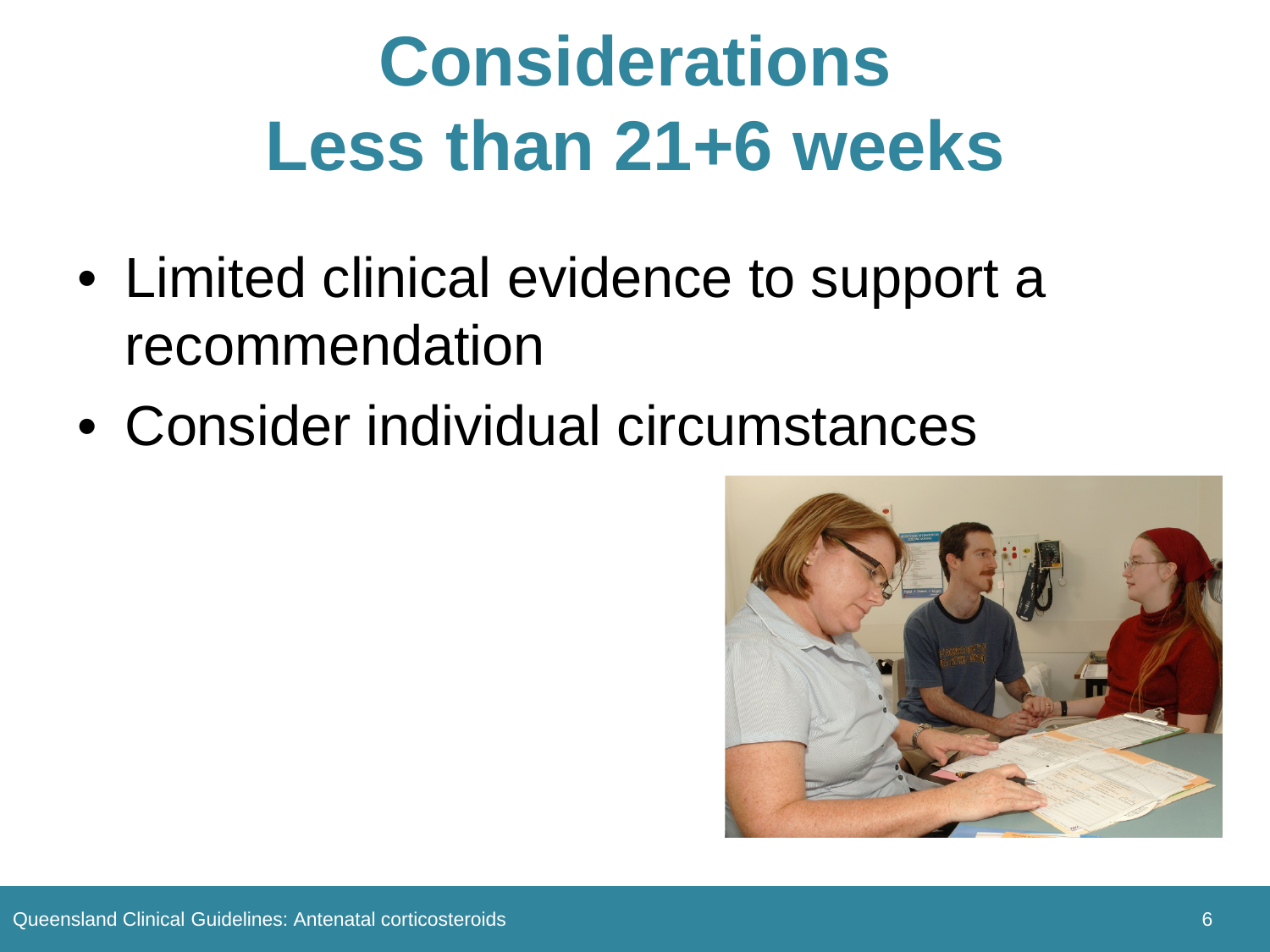### **Considerations 22+0 to 23+6 weeks**

- Recommend ACS if:
	- PTB is highly likely within seven days, and life sustaining interventions are planned or may be a possibility (noting that administration of ACS does not indicate definitive plans/possibility for resuscitation at birth)
	- In-utero transfer planned
	- Maternal request

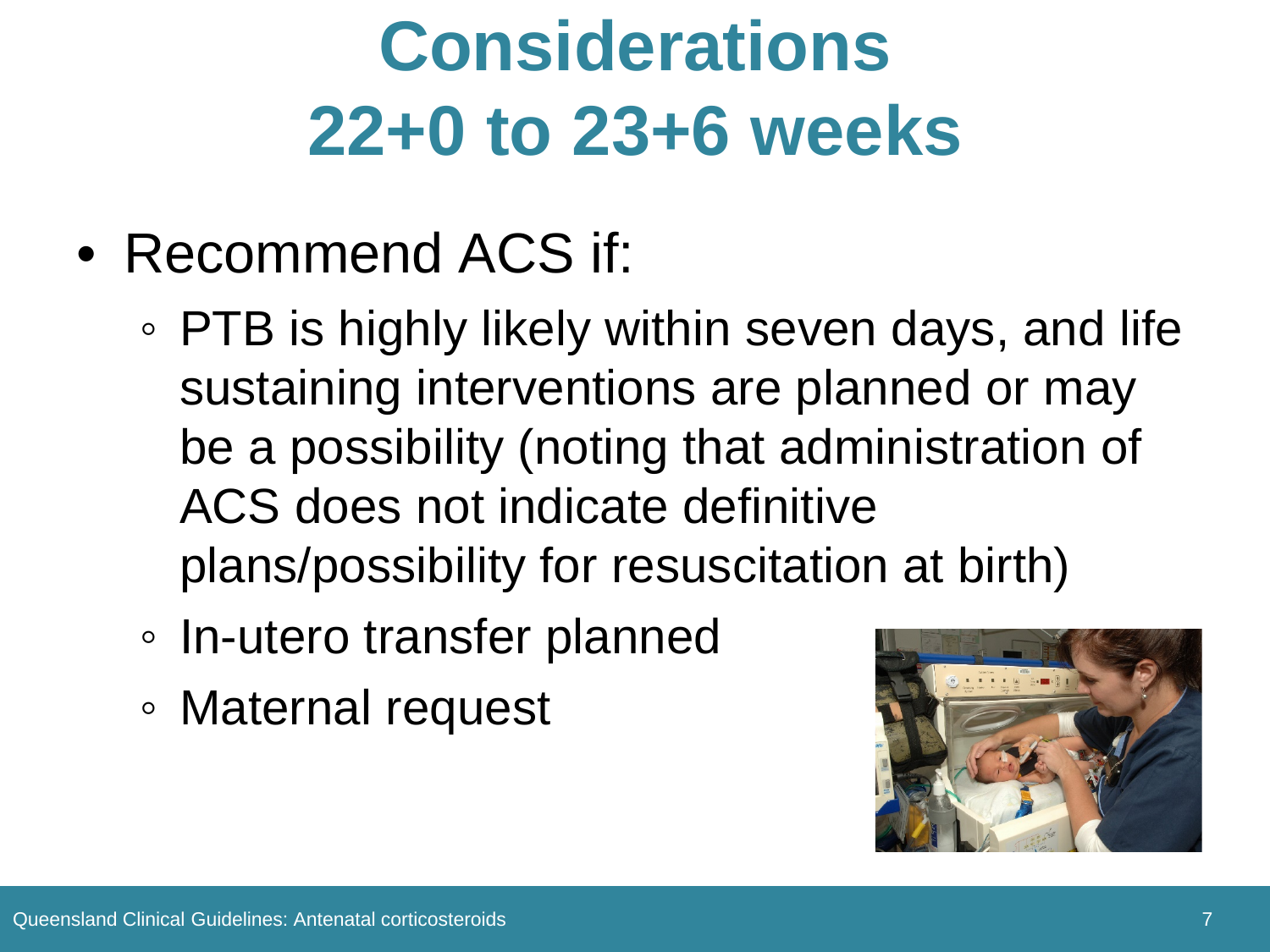### **Considerations 24+0 to 34+6 weeks**

- Recommend—ACS in this gestational group is associated with:
	- Reduction in rates of neonatal death, respiratory distress syndrome (RDS) and intraventricular haemorrhage (IVH)
	- Reduction in necrotising enterocolitis, intensive care admissions and systemic infections in the first 48 hours of life
	- Beneficial effect demonstrated regardless of whether membranes are ruptured or intact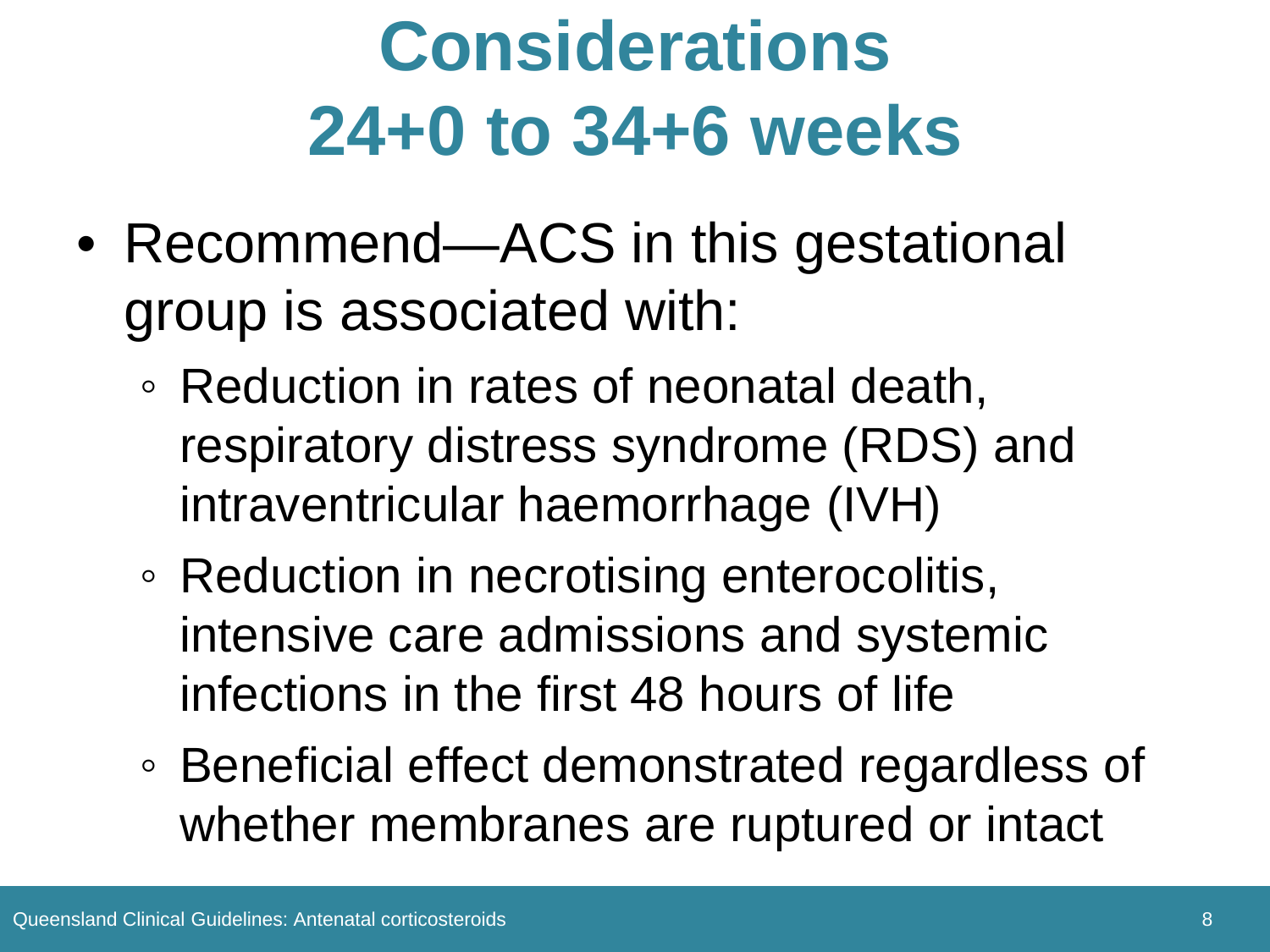### **Considerations Greater than 35+0 weeks**

- ACS decreases the rate of transient respiratory complications in the first 72 hours following birth
- May increase neonatal hypoglycaemia
- Carefully assess women at risk of late PTB and consider ACS if:
	- Late PTB is very likely
	- Elective or planned caesarean section
	- Fetal lung immaturity suspected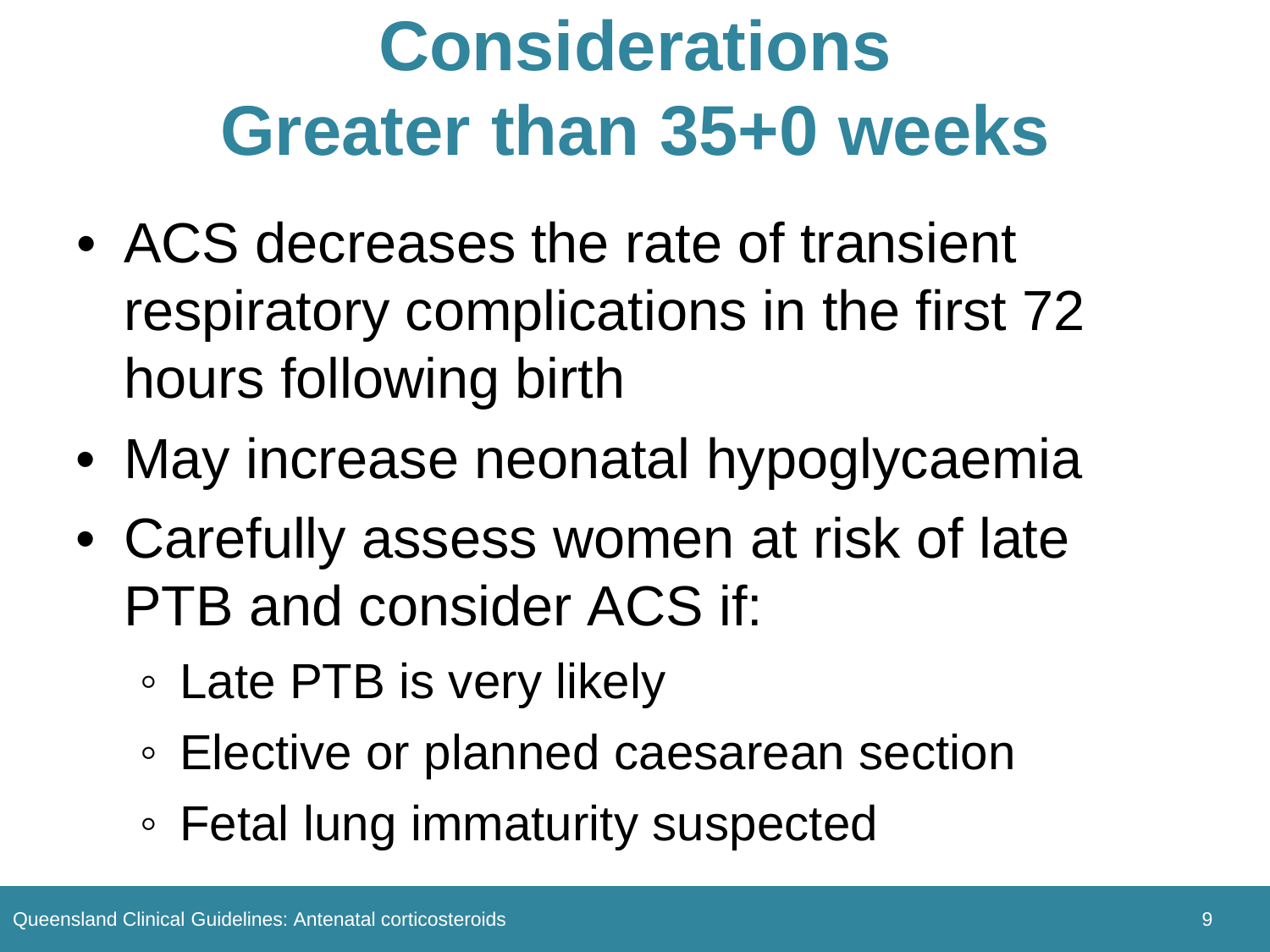#### **Special circumstances**

| Last preterm caesarean<br>section (CS)<br>elective/planned         | Routine CS before 39+0 weeks not recommended<br>$\bullet$<br>If necessary, for clinical reasons, consider a single course<br>$\bullet$<br>of ACS                                                                  |
|--------------------------------------------------------------------|-------------------------------------------------------------------------------------------------------------------------------------------------------------------------------------------------------------------|
| Pre-existing diabetes or<br>gestational diabetes<br>mellitus (GDM) | Diabetes mellitus is not a contraindication to ACS<br>$\bullet$<br>Closely monitor and manage women with impaired glucose<br>$\bullet$<br>tolerance or diabetes<br>Consider ACS based on risk of PTB<br>$\bullet$ |
| Chorioamnionitis                                                   | ACS not associated with increased risk of maternal<br>$\bullet$<br>infection–do not delay birth to administer ACS<br>Consider ACS based on risk of PTB and other clinical<br>$\bullet$<br>circumstances           |
| <b>Hypertensive disorders</b>                                      | Consider ACS based on risk of PTB and other clinical<br>$\bullet$<br>circumstances                                                                                                                                |
| Multiple pregnancy                                                 | Multiple pregnancy is a risk factor for PTB, but in isolation is<br>$\bullet$<br>not an indication for ACS                                                                                                        |
| Fetal growth restriction                                           | Inconsistent evidence to recommend ACS for FGR however<br>$\bullet$<br>may result in slightly lower birth weight (difference 80 gm)<br>Use with caution based on clinical scenario<br>$\bullet$                   |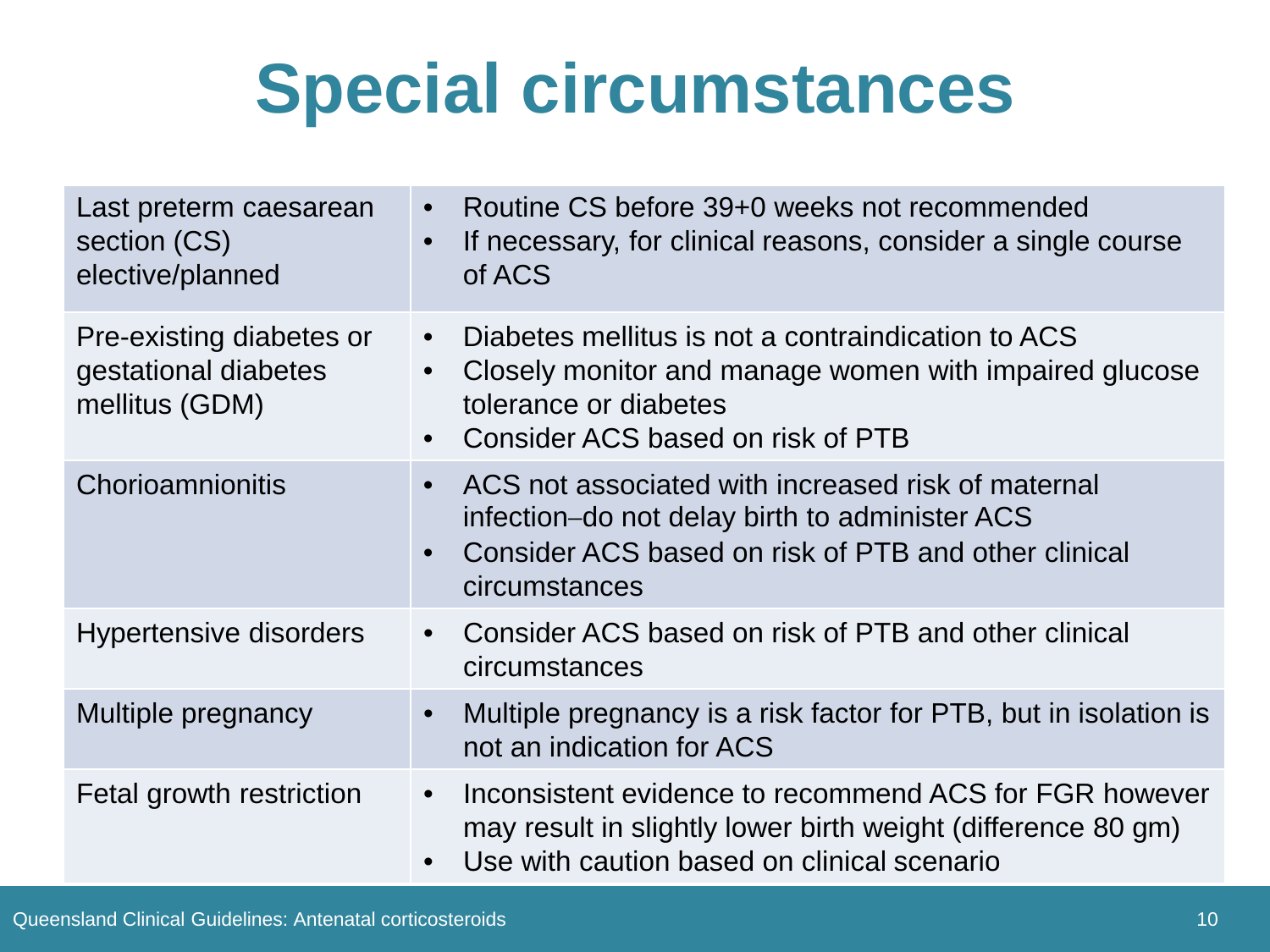#### **Assessment and transfer**

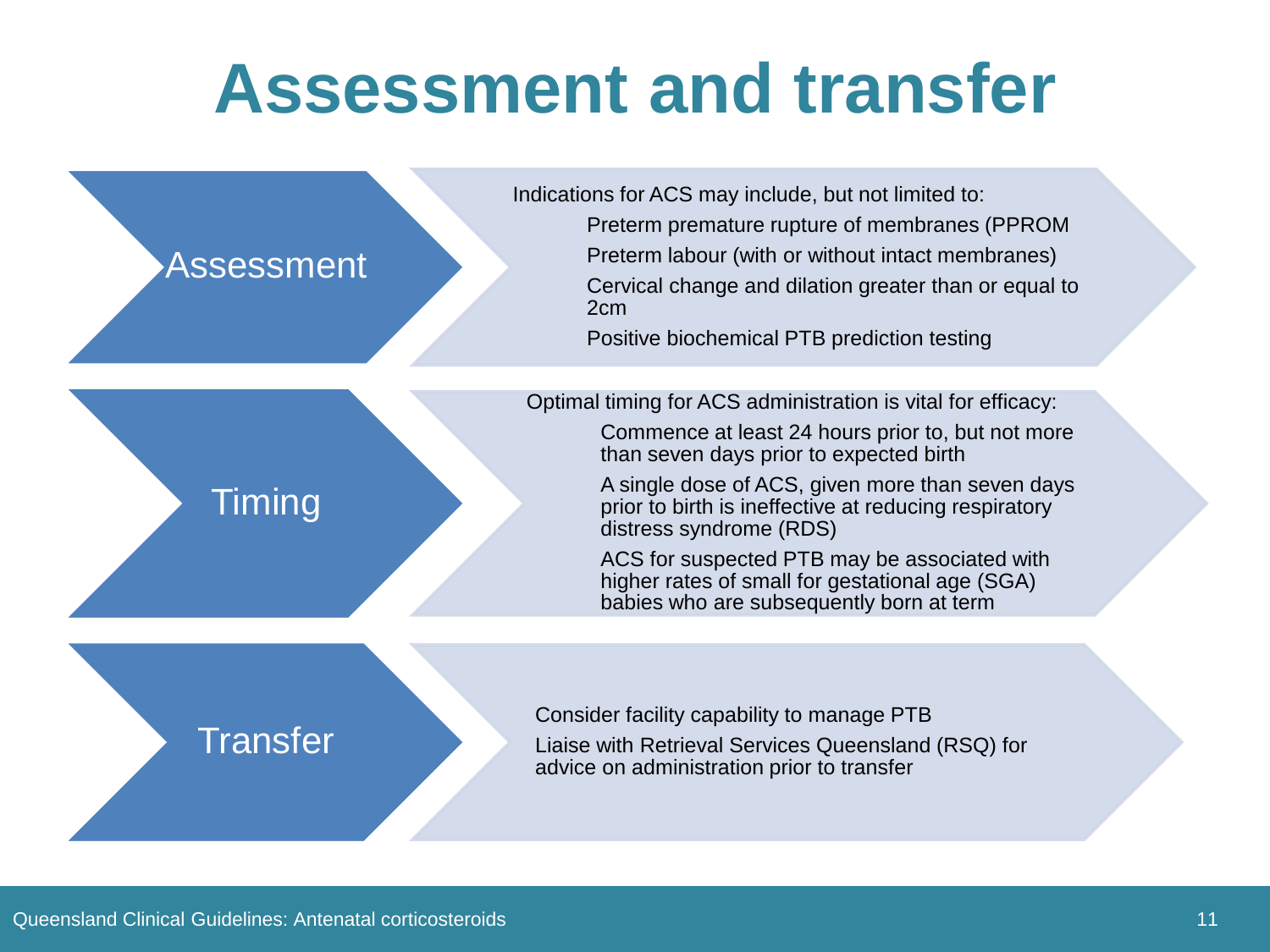### **Initial administration**

#### **Indication Dosing**

- *Recommend* a single course of ACS for women at risk of PTB (including multiple pregnancies), within the next seven days who are:
	- 22+0 to 34+6 weeks gestation
- *Consider* a single course of corticosteroids for women at high risk of PTB within the next seven days who are:
	- Less than 21+6 weeks gestation (based on individual clinical scenario)
	- Greater than or equal to 35+0 weeks gestation

- The most extensively studied regimens of ACS treatment are:
	- Two doses of betamethasone 11.4 mg intramuscular injection (IM) 24 hours apart
		- If PTB likely within 24 hours, consider giving the second dose at 12 hours

*Or*

• Four doses of dexamethasone 6 mg IM injection 12 hours apart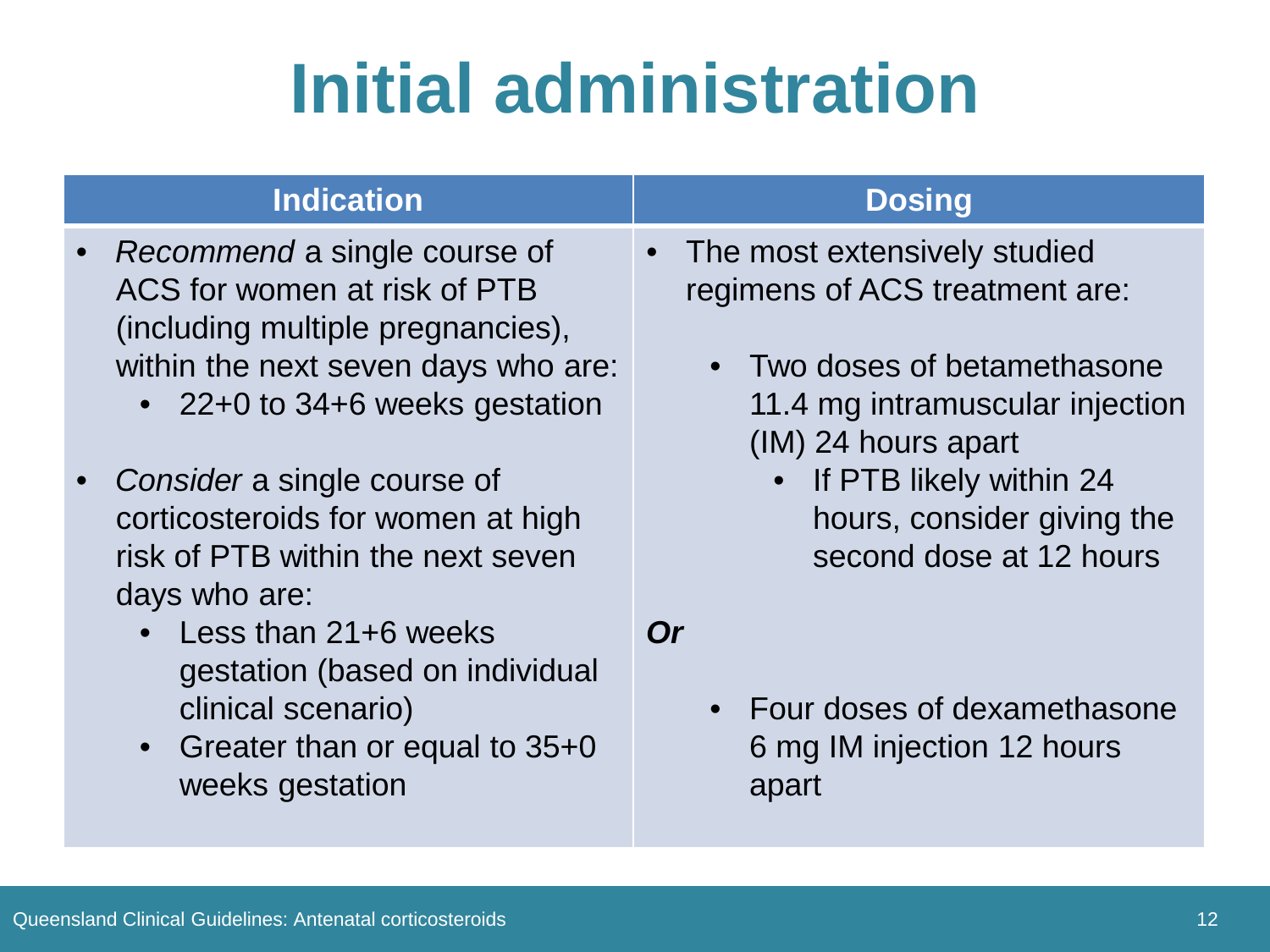#### **Repeat administration**

| <b>Indications</b>                                                                                                                                                                                                                                                                                                                                           | <b>Dosing</b>                                                                                                                                                                                                                                                                       |
|--------------------------------------------------------------------------------------------------------------------------------------------------------------------------------------------------------------------------------------------------------------------------------------------------------------------------------------------------------------|-------------------------------------------------------------------------------------------------------------------------------------------------------------------------------------------------------------------------------------------------------------------------------------|
| Women at continued risk of PTB<br>following the first course (initial)<br>administration)<br>Routine repeat courses of ACS not<br>$\bullet$<br>recommended-consider based on<br>assessment of risk of ongoing PTB<br>Consider based on:<br><b>Gestational age</b><br>$\bullet$                                                                               | Single dose of 11.4 mg betamethasone<br>$\bullet$<br><b>IM</b> injection<br>If after repeat dose the woman has<br>not given birth within seven or<br>more days a further single dose<br>may be given<br>Maximum in any one pregnancy is<br>$\bullet$<br>three, single, repeat doses |
| Repeat ACS may be most effective<br>$\bullet$<br>at less than 32+6 weeks but may<br>be considered at any gestational<br>age based on individual clinical<br>scenario<br>PTB is planned or highly likely in<br>$\bullet$<br>the next seven days (especially<br>within 48 hours)<br>Not less than seven days following<br>$\bullet$<br>the first course of ACS | <b>Or</b><br>Single repeat dose of two doses of<br>$\bullet$<br>betamethasone 11.4 mg IM injection<br>completed within 24 hours<br>No further repeat courses of<br>betamethasone after single repeat<br>dose above                                                                  |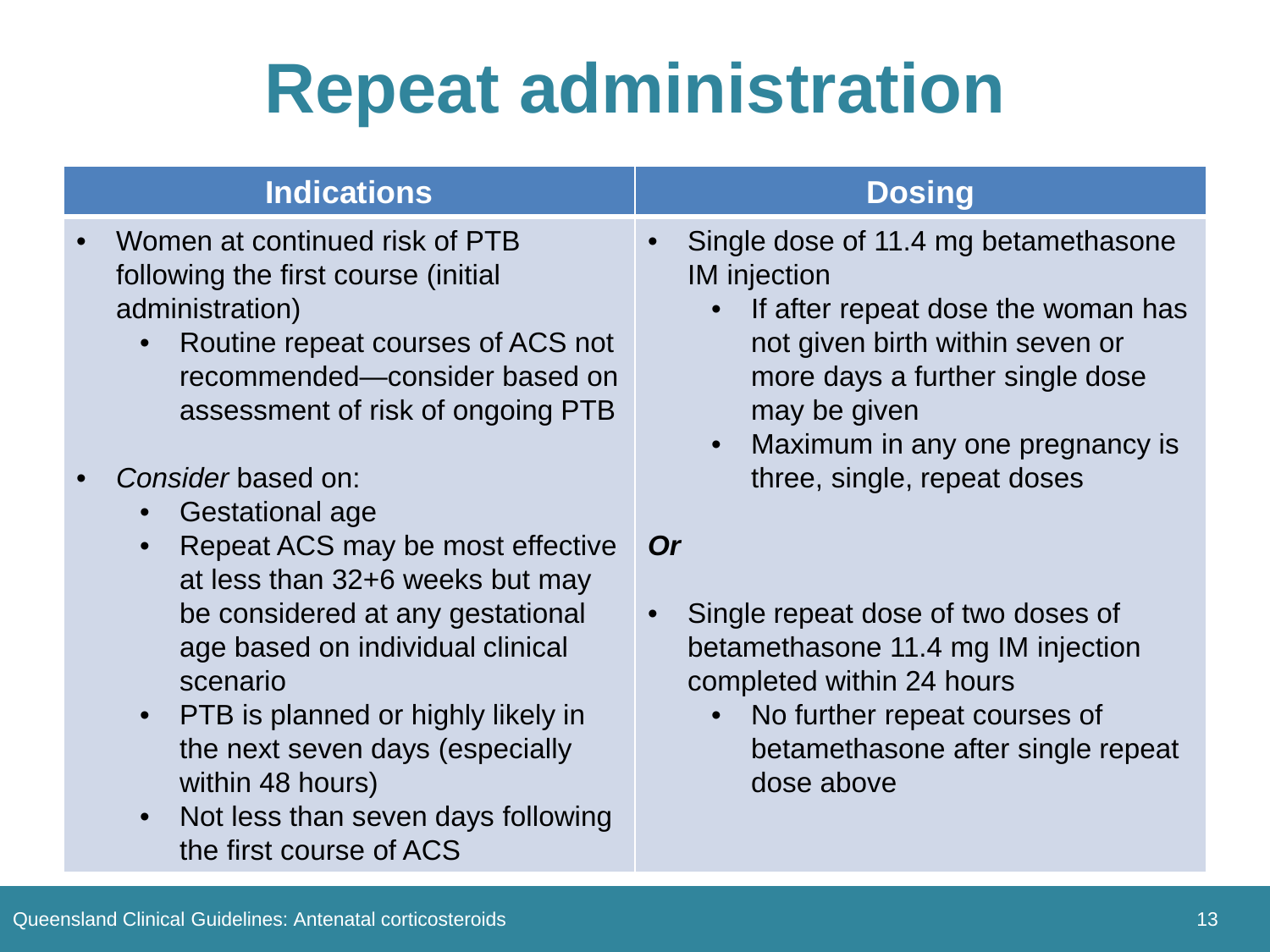#### **Benefits**





- Women who receive ACS compared to those with no treatment have significantly lower severity or frequency, or both, of serious adverse neonatal outcomes, related to prematurity
- Weigh up the risks versus benefits prior to administration of ACS